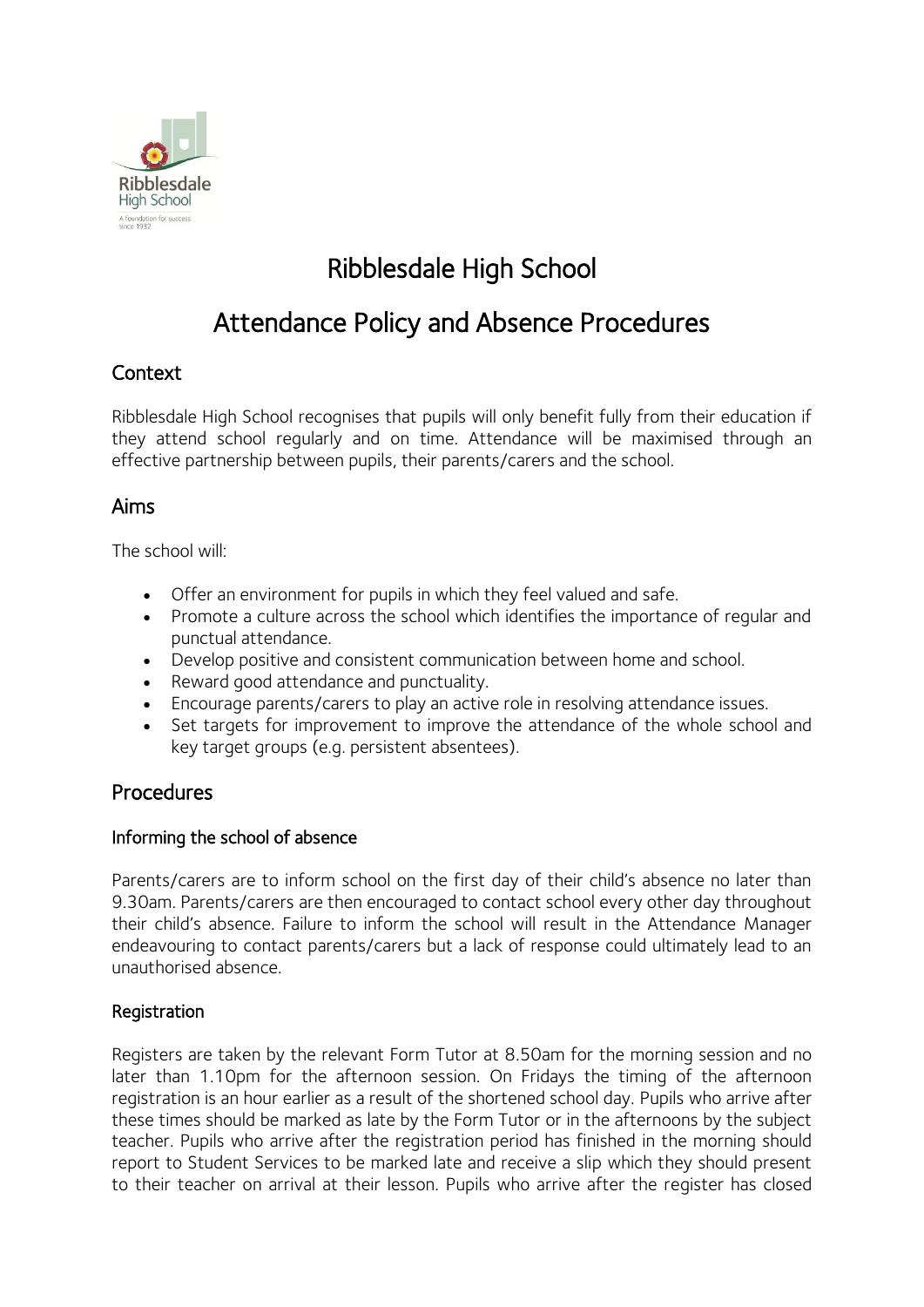(9.30am) will be marked as unauthorised unless a valid reason can be provided and substantiated e.g. a late school bus.

### Appointments and illness

Any pupil who needs to leave the school premises during school hours for any reason must sign out at Student Services and present a note or appointment card. Pupils who feel ill or having sustained an injury during school hours must report to Student Services where they will be assessed and if necessary parents/carers will be contacted in order that provision can be made for collection by a parent/carer. Pupils cannot be sent home without collection as this may jeopardise their health and safety.

#### Pupil 's who cannot attend school due to medical reasons.

School will always work in collaboration with our parents/carers when it comes to supporting pupils who are experiencing ongoing health issues. Evidence must be provided by a consultant which specifically outlines the condition that has led to the pupils being unfit to attend school at that time. As a school we will implement guidance set out by medical professionals and where suggested seek respite for pupils who might benefit from a placement in a medical unit. This includes mental health issues that a pupil may experience within school. Support from the Pastoral Team, School Counsellor and external agencies will be coordinated to ensure that pupils can access as much of the curriculum as possible and make the best possible progress in their learning. Please refer to our Supporting Pupils with Medical Conditions Policy for further information how pupils with specific needs are supported in school.

## Promoting Good Attendance / Punctuality

A regular cycle of activities will take place to promote good attendance/punctuality e.g. assemblies, targeted assemblies, one to one discussions, mentoring with pupils and meetings with parents. A penalty notice can be issued and where pupils are regularly late to school, both parents are liable to a fine.

#### Monitoring Attendance and Interventions

Attendance data will be generated, analysed and actioned in order to ensure that effective intervention strategies are implemented as a matter of routine. Year Leaders / Form Tutors will be provided with regular updates to monitor patterns of attendance.

Regular liaison must occur in school with key members of staff including SLT links, Year Leaders, Pastoral Coordinators and the Attendance Manager to discuss and implement strategies for dealing with poor attendance/punctuality.

#### Unauthorised Absence

Where absence is occurring which has not been agreed by the school this will be marked as unauthorised.

Definitions of unauthorised absence are: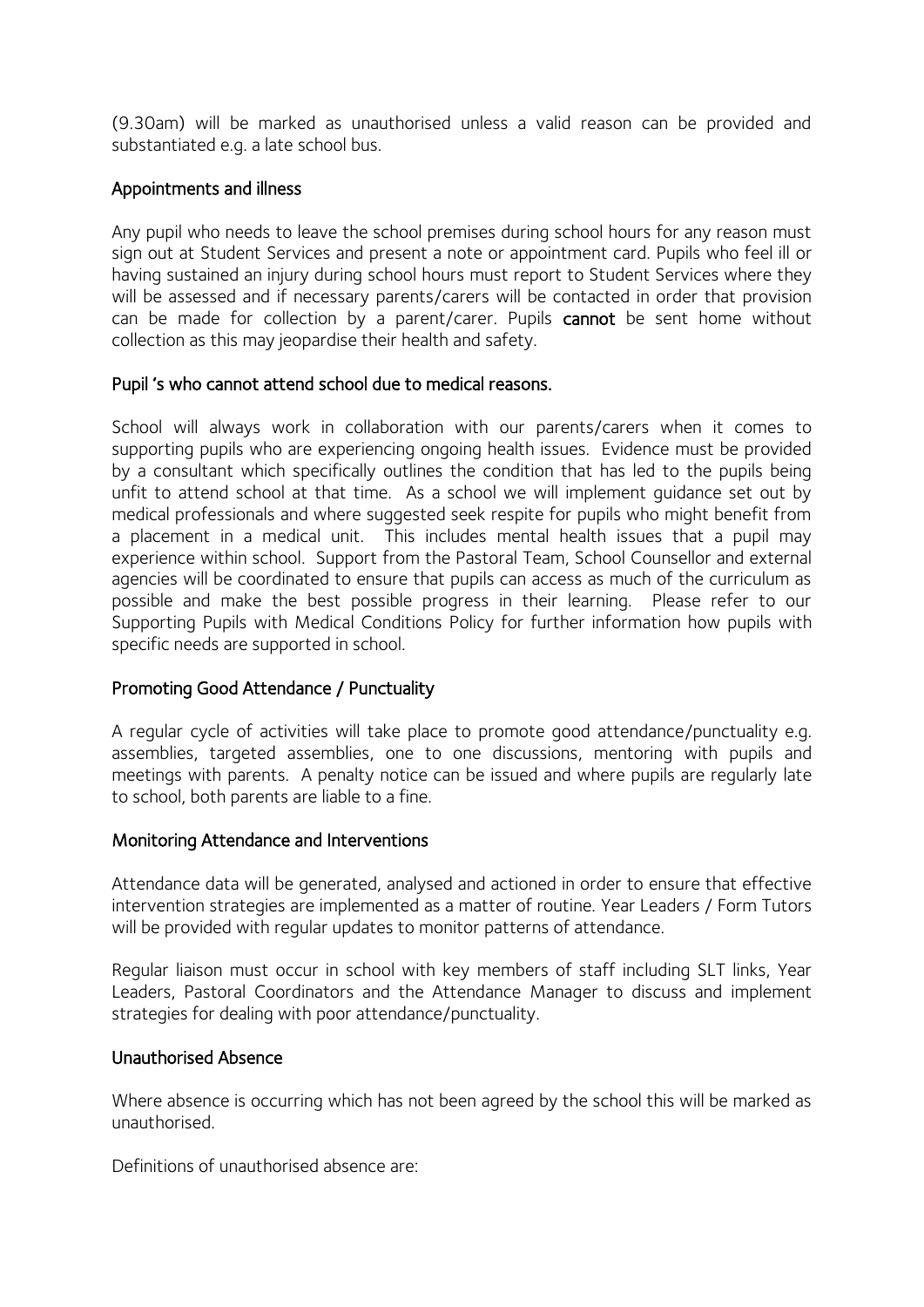- Truancy (including internal truancy)
- Parentally condoned absence without good reason
- Holidays in term time
- Arrival after the register has closed.

Where an unauthorised absence has been recorded the Attendance Manager will write to parents informing them that this has happened and highlighting that further unauthorised absence could result in the issuing of a Penalty Notice.

In the case of a pattern of unauthorised absence developing, a face to face meeting will be held with parents to inform them of the possible consequences and to engage the family in supporting the pupil in resolving any difficulties. If parents fail to attend the meeting this would provide further evidence of lack of engagement and would not in any way hinder the process of referring the case to the Local Authority Court Officer.

Pupils who obtain more than 10 unauthorised absences (the equivalent of 5 full school days) in any term or 20 unauthorised absences (the equivalent of 10 full school days) over two consecutive terms may be subject to a Penalty Notice issued by the Local Authority. The Penalty Notice is designed to be an early intervention. A Penalty Notice will only be applied if the progress being made either by the pupil or their parents/carers is deemed unsatisfactory. Both parents/carers are liable to a fine even if parents are divorced or separated. Further details are available from school or Lancashire County Council (telephone number 01772 531263).

In cases where attendance is below 65% but includes unauthorised absence of more than 10 unauthorised absences in any term or 20 unauthorised absences over two consecutive terms a Penalty Notice would be deemed inappropriate and court proceedings may well be actively pursued leading to prosecution.

#### Holiday Absence Policy

There is an established, proven link between good attendance and effective progress. Ribblesdale High School wants to encourage and develop all our pupils' learning throughout their school career and holiday absence in term time can seriously jeopardise pupil progress.

For this reason pupils will not be given authorisation to take holiday leave except in exceptional circumstances. It is very unlikely that requests for holidays or extended leave will be authorised but if parents want the school to consider such a request they must complete an application for holiday / extended leave form which is available on the school website at least one month before the relevant start date. Family work patterns or the financial implications of going on holiday in term time would not meet the criteria of exceptional circumstances. Parents will then receive a response informing them of the school's decision. If parents/carers still take their son/daughter out of school, then the absence is deemed unauthorised and may incur a Penalty Notice (see above policy relating unauthorised absence). In cases where the school is not notified but holidays are taken in term time these will also be recorded as unauthorised and are also likely to incur a Penalty Notice.